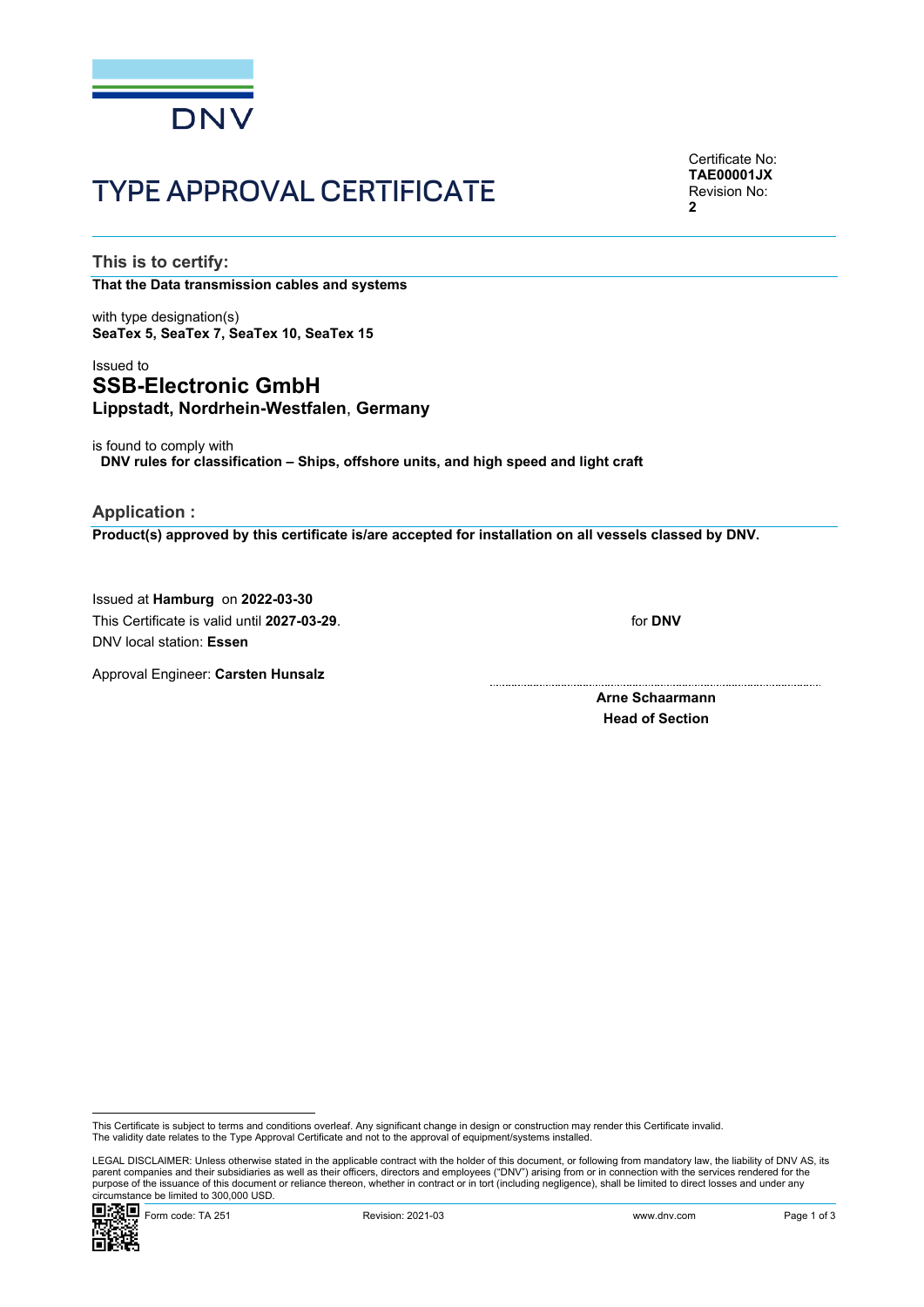

**Product description**

Halogen free, SHF 2 sheathed radio frequency coaxial cable.

| Type:<br>Temperature range:                    |                    |                              |                      | SeaTex 5, SeaTex 7, SeaTex 10 and SeaTex 15<br>-40 to 85 °C Installation and flexible use<br>-55 to 85 °C Transport and fixed installation        |                       |                                                 |                       |              |                               |          |      |  |
|------------------------------------------------|--------------------|------------------------------|----------------------|---------------------------------------------------------------------------------------------------------------------------------------------------|-----------------------|-------------------------------------------------|-----------------------|--------------|-------------------------------|----------|------|--|
| Inner conductor:                               |                    |                              |                      | Solid copper wire<br>SeaTex $5\,$ Ø 1,13 mm<br>Stranded copper wire<br>SeaTex 7 Ø 1,9 mm<br>SeaTex 10 Ø 2,85 mm<br>SeaTex 15 $\varnothing$ 4.5 mm |                       |                                                 |                       |              |                               |          |      |  |
| Insulation:<br>Braid:<br>Sheath:               |                    |                              |                      | Foamed Polyethylene (PE) with skin<br>Copper foil + bare copper wires $\geq 70\%$ coverage<br>SHF <sub>2</sub>                                    |                       |                                                 |                       |              |                               |          |      |  |
| Electrical<br>Characteristics                  |                    | Capacitance (1 kHz)<br>nF/km |                      |                                                                                                                                                   |                       | Impedance<br>Ω                                  |                       |              | Screen attenuation 1GHz<br>dB |          |      |  |
| SeaTex 5<br>SeaTex 7<br>SeaTex 10<br>SeaTex 15 |                    | 78<br>78<br>78<br>78         |                      |                                                                                                                                                   |                       | $50 + -2$<br>$50 + - 2$<br>$50 + 2$<br>$50 + 2$ |                       |              | >90<br>>90<br>>90<br>>90      |          |      |  |
| Attenuation dB/100m                            |                    |                              |                      |                                                                                                                                                   |                       |                                                 |                       |              |                               |          |      |  |
| Frequency<br>(MHz)                             | 10                 | 100                          | 500                  | 1000                                                                                                                                              | 2000                  | 2400                                            | 3000                  | 4000         | 5000                          | 6000     | 8000 |  |
| SeaTex 5<br>SeaTex 7<br>SeaTex 10              | 2,93<br>2,2<br>1,2 | 9,4<br>6,28<br>4             | 21,6<br>14,72<br>9,6 | 31,1<br>21,52<br>14,2                                                                                                                             | 45,1<br>31,88<br>21,2 | 35,6<br>23,6                                    | 56,4<br>40,88<br>26,7 | 66,2<br>31,1 | 75,1<br>35,2                  | 83<br>39 | 46,4 |  |

#### **Application/Limitation**

The requirements of SOLAS Amendments Chapter II-1, Part D, Reg. 45, 5.2 (provision to be taken to limit Fire Propagation along Bunches of Cables or Wires) are fulfilled without any additional measures.

SeaTex 15 0,86 2,81 6,7 9,8 14,6 16,2 18,3 21,6 24,6 27,5

Radio frequency coaxial cable Flame retardant Cat. A. Halogen free. Low smoke.

## **Type Approval documentation**

#### **Tests carried out**

| <b>Standard</b> | Release | <b>General description</b>                           | Limitation                |
|-----------------|---------|------------------------------------------------------|---------------------------|
| IEC 60096-0-1   | 2012-10 | Radio frequency cables -                             | Partly used               |
|                 |         | Part 0-1: Guidelines to the design of detail         |                           |
|                 |         | specifications - Coaxial cables                      |                           |
| IEC 61196-9-1   | 2015-11 | Coaxial communication cables -                       | Partly used               |
|                 |         | Part 9: Sectional specification for RF flexibles     |                           |
|                 |         | cables                                               |                           |
| IEC 60092-360   | 2021-01 | Electrical installations in ships - Part 360:        |                           |
|                 |         | Insulating and sheathing materials for shipboard     |                           |
|                 |         | and offshore units, power, control,                  |                           |
|                 |         | instrumentation and telecommunication cables.        |                           |
| IEC 60332-3-22  | 2018-07 | Tests on electric and optical fibre cables under     | Charred portion of sample |
|                 |         | fire conditions - Part 3-22: Test for vertical flame | does not exceed 2.5m      |
|                 |         | spread of vertically-mounted bunched wires or        | above bottom edge of      |
|                 |         | cables - Category A                                  | burner.                   |
| IEC 60754-1     | 2019-11 | Test on gases evolved during combustion of           | Low Halogen:              |
|                 |         | materials from cables - Part 1: Determination of     | <0,5% Halogen             |
|                 |         | the halogen acid gas content                         |                           |